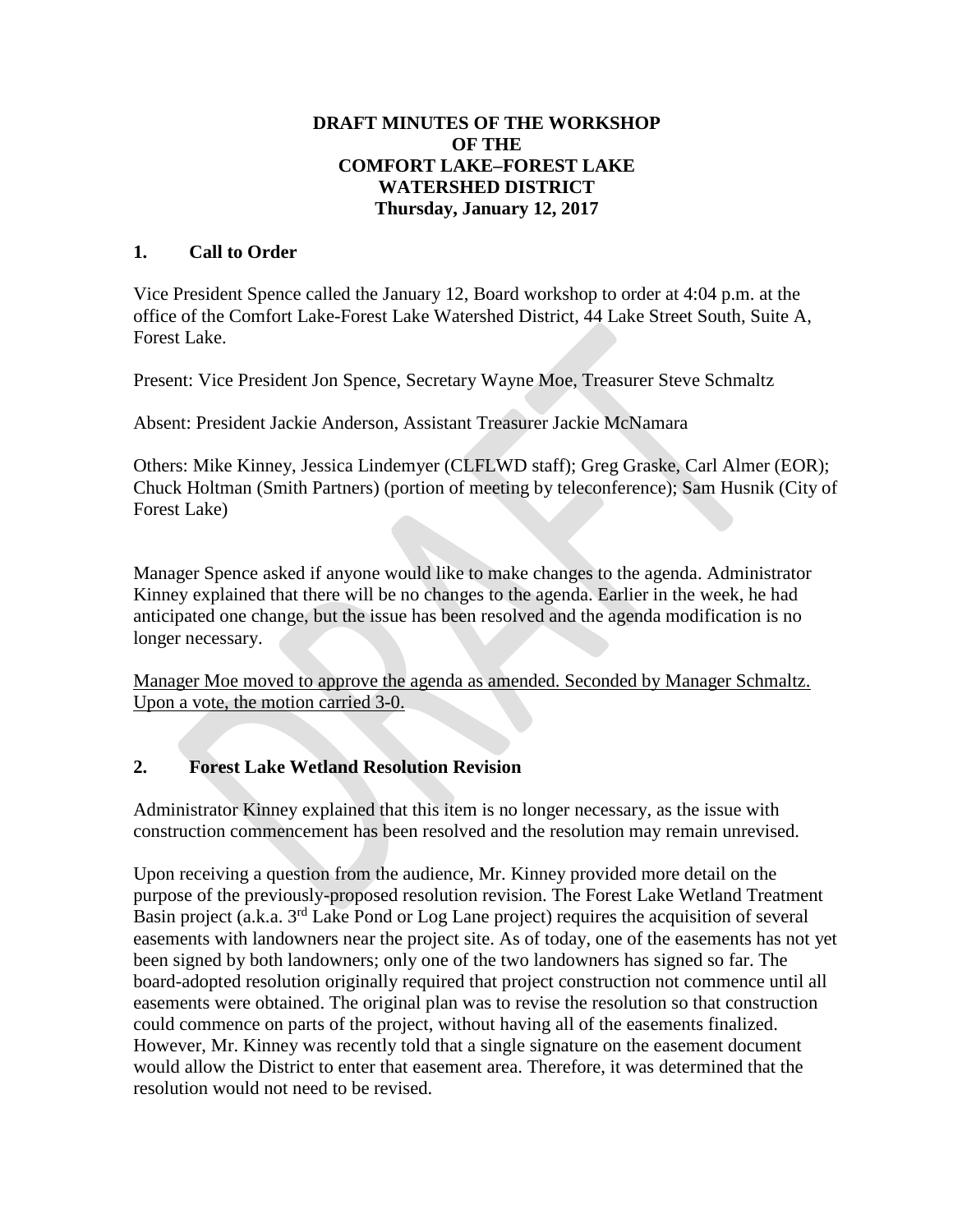#### **3. Rule Revisions**

Administrator Kinney provided an overview of the agenda item. He explained that the District has been looking into incorporating Minimal Impact Design Standards (MIDS) into its rules for some time now. MIDS are stormwater management standards that are based on the latest research and can be applied uniformly by organizations across the state. The purpose of the rule revisions will be to evaluate the incorporation of these standards, as well as a chance to improve upon other District rules based on past experiences implementing them.

Engineer Graske noted that the District held a Technical Advisory Committee (TAC) meeting on December 5, 2016 to discuss the rule revisions. The meeting was attended by roughly 12 representatives from local agencies and municipalities. Mr. Graske explained that the purpose of today's workshop is not to get into the minor details of the rules, but to discuss high-level topics and obtain feedback from the Board.

Mr. Graske then led the discussion based on items listed in EOR memo dated January 5, 2017. The first discussion topic was permit triggers for Rule 2.0, Stormwater Management. Mr. Graske explained that the District may want to reconsider the threshold that modifies rule applicability when a project is within 1,000 feet of a waterbody. This may not always be relevant, as a project site may be within 1,000 feet of a waterbody, but not drain to that waterbody. On the other hand, a project may be greater than 1,000 feet away from a waterbody, but drain directly to that waterbody via storm sewer without any treatment in between. Mr. Graske suggested considering a new threshold that is based on square footage of new impervious surface. There was discussion about project sizing and distance from a waterbody and how those factors affect the impact on that waterbody. Carl Almer noted that the trigger could be changed to have a lower threshold to sites that are within the direct drainage area of a waterbody.

Administrator Kinney indicated that Legal Counsel Holtman has called in to the meeting and will be able to listen in to the discussion and provide input via phone.

Discussion regarding stormwater permit applicability continued. Mr. Graske noted that the permit trigger currently under discussion applies to commercial or multi-residential developments, not single residential developments. As the rule currently reads, individual residential projects do not trigger the stormwater rule under any circumstances. There was discussion about impervious surface limitations by municipalities that would regulate single family home developments. Mr. Almer noted that, if desired, the District could change the language in its stormwater rule to regulate individual residential lots that have a high level of impervious surface. There was agreement that changes to the permit trigger will change what types of sites will be subject to permitting; some sites will fall under the threshold and not be required to provide treatment, and some sites that would not have been previously permitted will then trigger the new rule. The goal of the District will be to decide how to change the language so that the rule applies to the sites that have a potential impact on waterbodies.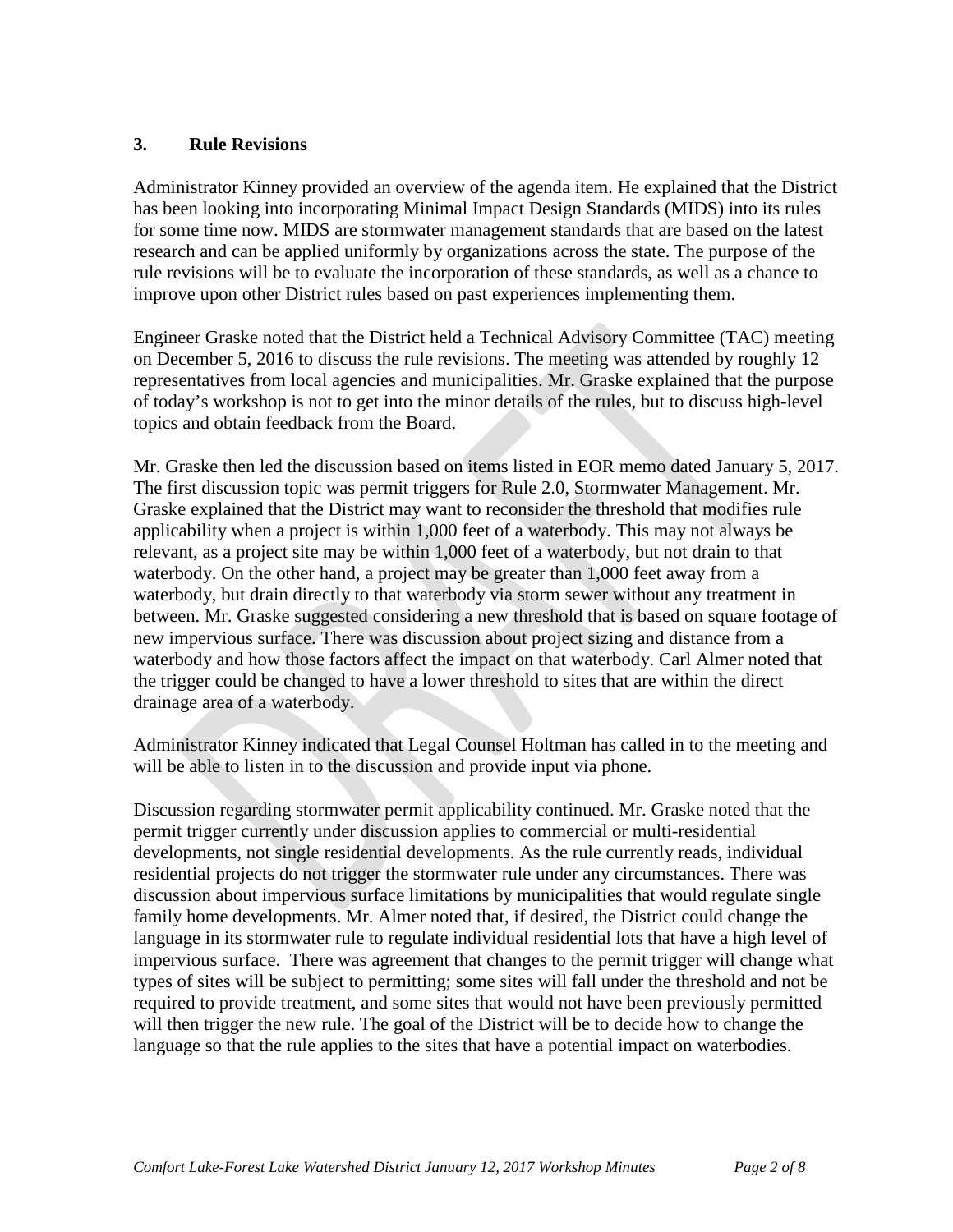Legal Counsel Holtman asked if MIDS only provides a standard for regulation, and not a suggested permit trigger. Mr. Almer responded that MIDS brings everything back to one acre, which is the standard for Municipal Separate Storm Sewer Systems (MS4) permit. Mr. Holtman then asked about differentiating between riparian lots that are very close to the waterbody versus lots that are further away, but drain directly to the waterbody via storm sewer. He noted that these sort of distinctions make a rule more complicated, and asked if this is a relevant distinction, since lots that are not within the specified distance still can drain directly to a waterbody. Engineer Graske responded that there isn't much of a difference between those two lots; both would have relatively the same impact on the waterbody. There was further discussion regarding this distinction and how it relates to the stormwater rule trigger.

Manager Moe noted that when the Board previously discussed the rule revisions with respect to MIDS, they agreed that the District's standards were generally stricter than the MIDS standards and should be kept the same to the extent deemed appropriate for the District's circumstances. Engineer Graske agreed that the Board expressed a desire to keep the stricter District standards, but that some components of MIDS could be incorporated as well; especially with respect to the District's erosion control rule.

There was agreement that a stormwater permit trigger of "the creation of 5,000 square feet or more of additional impervious surface appurtenant to existing non-residential development" would be an appropriate component of the replacement to the existing trigger (2.2b). There was also discussion about removing or changing the existing trigger of "activities within 1,000 feet of a waterbody" to only apply to sites that drain to the waterbody that is within 1,000 feet. It was generally agreed that a more simple rule trigger is preferable so that is saves administrative time and isn't very open to interpretation by permittees. If a project site is adding less than 5,000 square feet of new impervious surface, its impacts on nearby waterbody(ies) is likely not enough to warrant District involvement. There was general agreement with the rule triggers that were discussed. Engineers and legal counsel will use this information to draft revised rules and discuss those with the Board at a future meeting.

Engineer Graske turned discussion to the residential portion of the stormwater rule (2.2a). The current trigger applies to residential subdivision or development of three or more lots within 1,000 feet of a public water, or four or more lots elsewhere. Manager Spence suggested removing the stipulation of "within 1,000 feet of a public water" and making the trigger "…development of three or more lots" regardless of proximity to waterbodies. Mr. Almer noted that the stormwater rules for some watershed districts do not apply to the development of 3 lots, if those lots are already serviced by an existing road. If a new road or extension of an existing road must be built to service the newly developed lots, then the stormwater rule would apply. This is based in part on the notion that if common right of way is being established, there is likely a more cost-effective opportunity to provide for common stormwater management. There was general consensus to keep the trigger as simple as possible, while ensuring the current standards are still being met.

The next topic of discussion was the stormwater rule trigger for redevelopment (2.2c). Engineer Graske indicated that this part of the rules has been the subject of multiple variance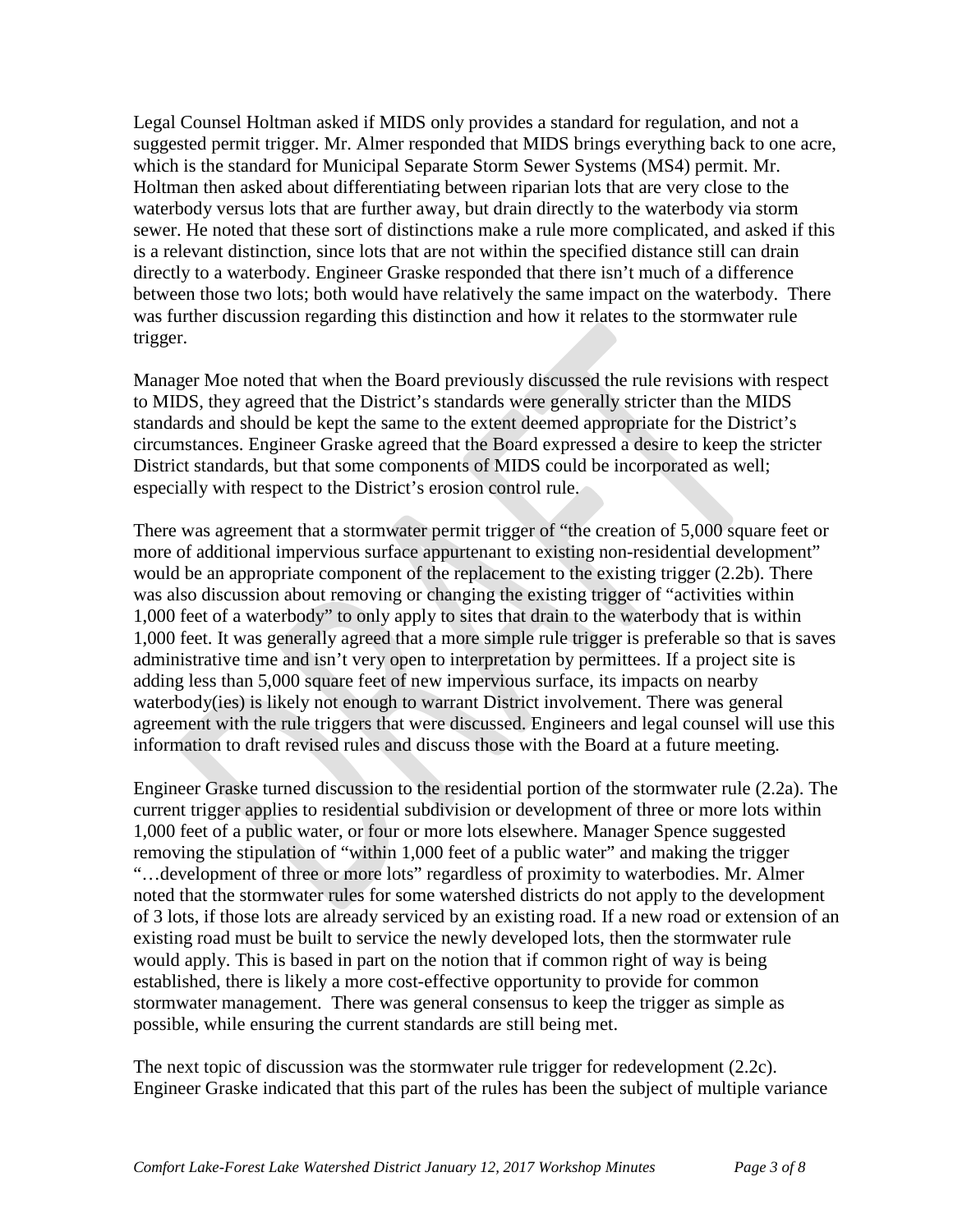requests. The rule is currently written to require treatment of the entire site, including preexisting impervious surface, if the stormwater rule is triggered under either 2.2a or 2.2b. An example of this would be if a project is disturbing 5% of the site (triggering the stormwater rule), stormwater from the remaining 95% of the site would also need to be treated. Mr. Graske noted that it is more common to see rules that only require treatment of the new impervious surface, or only require treatment of the entire site when greater than 50% of the site is being disturbed. He added that there was general preference by TAC members at the December 5<sup>th</sup> TAC meeting to only require treatment of the entire site if greater than 50% of the site is being disturbed. This revision would be very similar to Carnelian-Marine-St. Croix Watershed District's (Carnelian-Marine) current redevelopment standard.

Manager Schmaltz explained that the reasoning behind the CLFLWD's current redevelopment trigger is to require treatment for sites that were originally developed without any stormwater rule standards. When such sites undergo any amount of redevelopment, they would be required to address the stormwater standards that were not previously met when the site was first developed. Manager Spence added that the idea was to make sites meet pre-development conditions, which can be impractical in some cases. Both agreed that if the redevelopment rule was changed, the District would miss opportunities to require developed sites to meet predevelopment standards.

Engineer Graske suggested a compromise between the existing rule and proposed rule that would require sites to treat a certain percentage of the site based on how much is being redeveloped. Legal Counsel Holtman explained that there is a legal requirement for the District to ensure any burden being required of one property owner as distinct from others bears an adequate relation to the actions of that property owner. Requiring treatment of the whole site in the event that a property owner disturbs 50% of the site is a more reasonable rationale than requiring treatment of the whole site in the event that the property owner only disturbs 5% of the site.

There was general consensus to begin the draft process by modeling the redevelopment trigger after that of Carnelian-Marine. There was discussion about a site in Forest Lake that recently received a variance from the CLFLWD. If the newly proposed redevelopment rule would have applied to that site, they would have only been required to treat the area that was being disturbed, since it was less than 50% of the site being disturbed. Administrator Kinney explained that the cost per improvement to water quality should be considered and compared to the District's cost-benefit analysis of its own best management practices. If it is overly costly for a permit applicant to treat a small amount of the site, it may not be worth imposing a requirement.

It was also noted that the rules should prohibit permittees from applying for consecutive permits year-after-year to stay below certain stormwater treatment thresholds, where the aggregate development would be subject to permitting. There was discussion about creating rules that further the District's water quality goals without over-burdening permittees and resulting in an excessive amount of variance requests. Mr. Almer added that the 50% trigger to treat all hard surface could be based on disturbance of 50% of the existing impervious surface, or disturbance of 50% of the whole site, or either.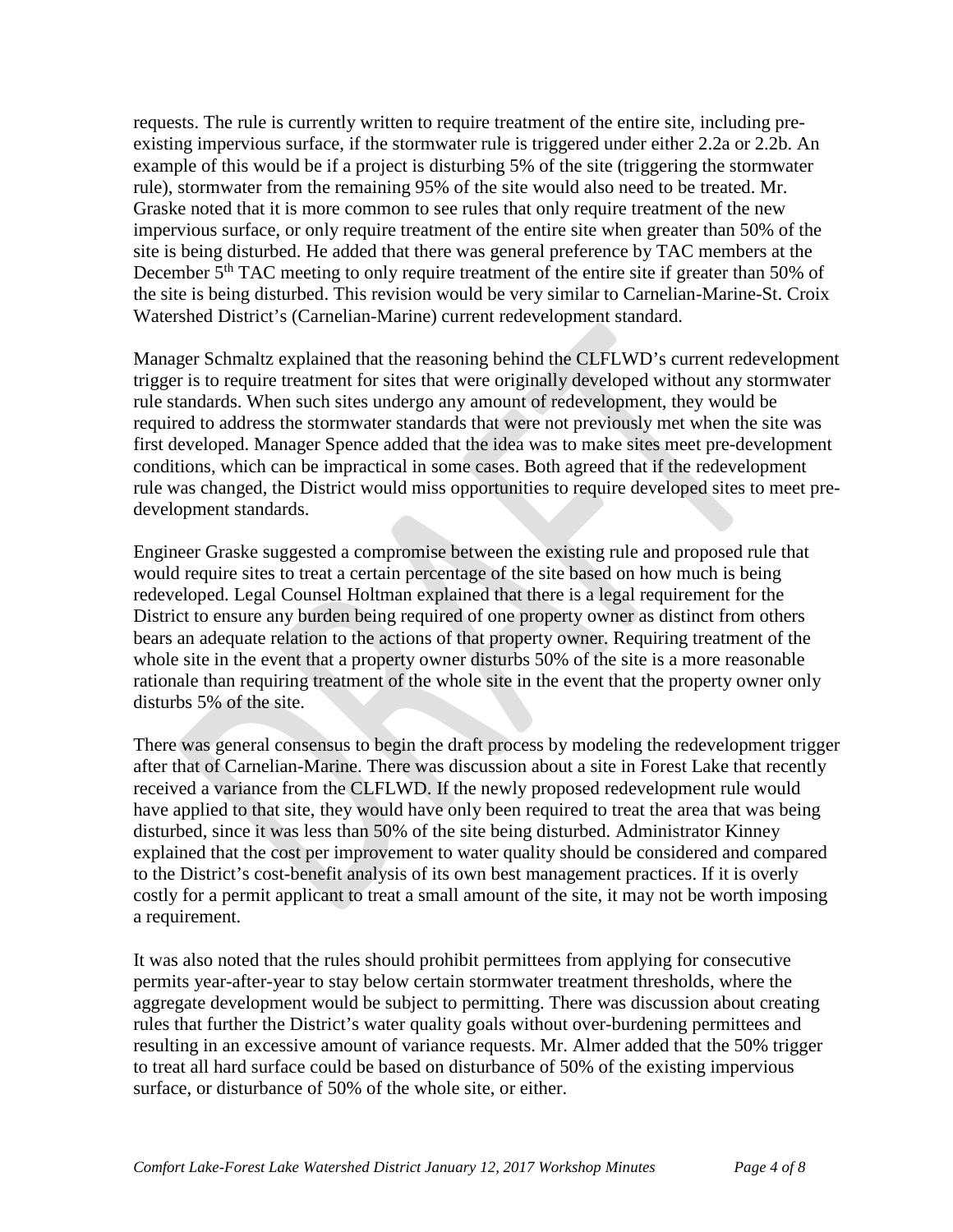The next discussion item was stormwater rule applicability for linear projects such as roadways and trails (2.2c). Both the City of Forest Lake and City of Wyoming have submitted comments on this particular rule. The general message of the comments was that municipalities desire more stormwater rule flexibility with respect to roadway reconstruction projects. The current District rule has an exemption for mill and overlay projects; the rule is triggered by "reconstruction" projects that are defined by exposing the underlying soils. Currently, reconstruction projects, as defined by the rules, are required to address the full stormwater management rule standards. This is stricter than neighboring watershed districts.

Engineer Graske suggested three options for revising the current rule. The first would be to require treatment of only the net increase in impervious surface. This would only apply to impervious areas that were previously pervious, for example, the addition of new lanes on a roadway. The second option would be to require treatment of the net increase, in addition to requiring treatment for projects that convert rural (drained via swales or ditches) roadways to urban (curb and gutter) roadways. The third option would be to better define "reconstruct" in the rules and include the exemption that the municipalities are desiring. Alternatively, the District could require a separate standard for linear projects, incorporate a compliance cost cap, or allow a banking option.

Engineer Graske added that municipalities have indicated that they are performing fewer roadway reconstruction projects because of how strict the current rules are. They are either limiting the projects to mill and overlay, or avoiding the projects altogether. Some road reconstruction projects have occurred in recent years, and were compliant with District standards. However, more projects would likely be occurring if the District's rules were less strict. There was discussion about other watershed districts' standards for linear projects. There was general consensus to create a compromise between the District's desires for strict water quality standards, and municipalities' burden to meet those standards while implementing their projects in a cost-effective manner.

The next discussion topic was the stormwater rule alternate compliance standard (2.4). Engineer Graske explained that it may be difficult for property owners working on smallerscale projects to complete all of the modeling to demonstrate compliance with existing stormwater management standards. The change to the stormwater permit applicability threshold may make it so smaller projects aren't required to comply with the stormwater rule at all, therefore solving this issue. Mr. Almer explained that there are simple worksheets that applicants could complete in order to approximately determine stormwater treatment, without needing to perform any computer modeling or engineering. Mr. Holtman suggested that the rules could simply allow District staff the discretion to decide which exhibits are required on a per-permit basis as necessary to demonstrate compliance, and internal guidance could be prepared to provide for consistent implementation. There was general agreement with this suggestion.

Discussion moved on to Rule 3.0 Erosion and Sediment Control. The permit trigger applicability was particularly discussed. Mr. Graske explained that the current triggers for the erosion control rule are 200 cubic vards or 1 acre of disturbance anywhere, or  $\frac{1}{4}$  acre of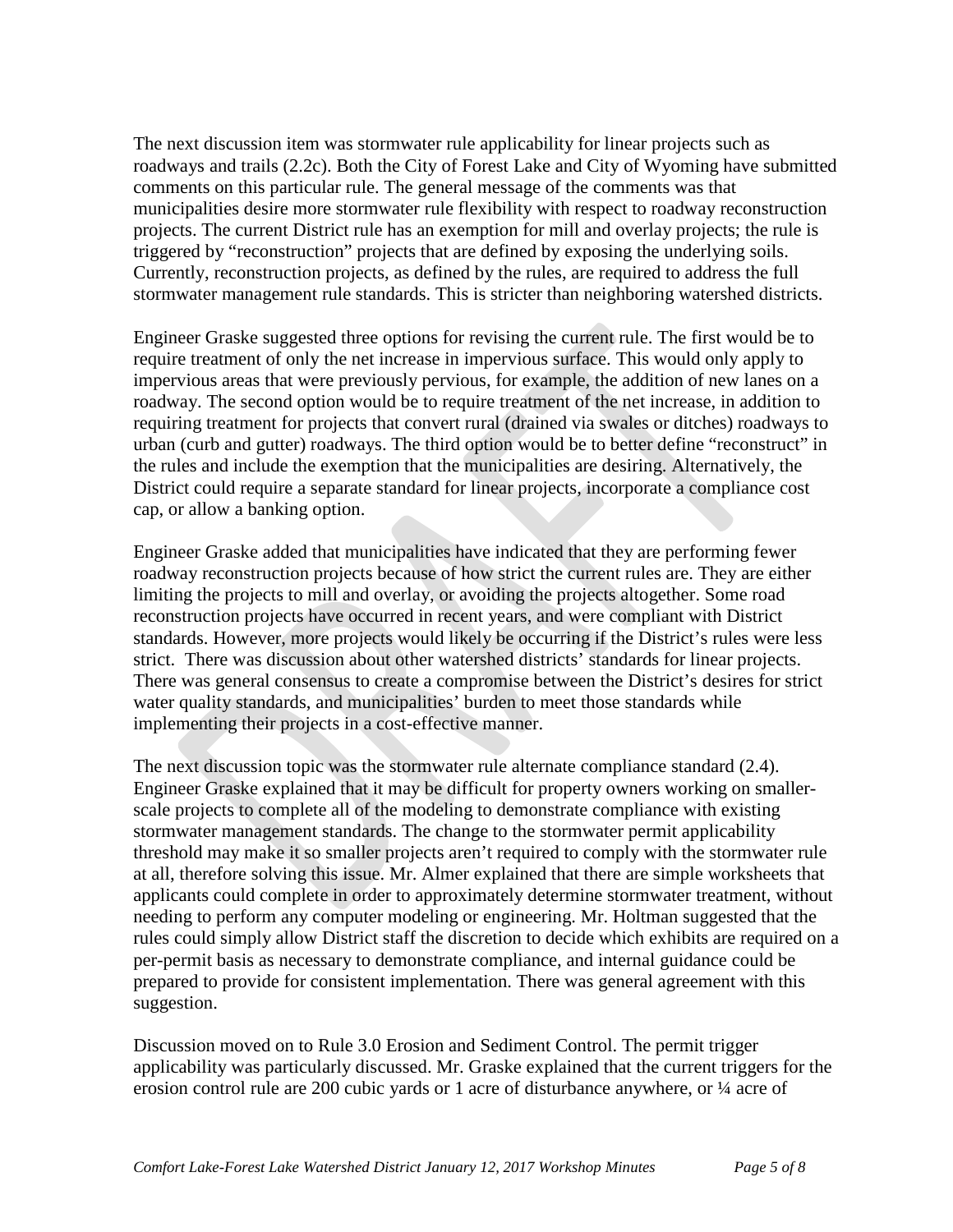disturbance within 1,000 feet of a waterbody. He noted that the TAC suggested lowering the 200 cubic yard threshold to 50 cubic yards to better align with municipal ordinances. Mr. Holtman added that several other watershed districts have an area threshold of 5,000 square feet. Engineer Graske noted that a reduction in the permit threshold will likely result in a greater number of permits issued. He suggested establishing an individual lot fee in place of the \$1,000 fee inspection deposit for smaller projects. He also suggested an internal review process by District staff for smaller projects, so that EOR does not need to review as well.

Mr. Almer explained some alternatives to increased permitting of smaller projects. The District could require an advance notice of disturbance for all projects that are under the erosion control rule threshold. However, it is anticipated that only about 50% of landowners performing such projects would follow through with notifying the District in advance of disturbance. Another alternative would be to include language in the rules that provide the District with the ability to regulate disturbances that are below the threshold, but are in some way egregious to the District's standards. Mr. Holtman noted that this would establish no standard for when a permit is or is not needed, and would be of questionable legality as liability would result from the District's application of a purely subjective standard. Administrator Kinney explained that an example of a disturbance that might be under the current threshold, but clearly negatively impacting a nearby waterbody is grading in riparian zones. Mr. Holtman suggested that the District may enforce a separate rule that applies specifically to riparian properties. He further offered the alternative of a "general permit" established by rule: a property owner would not need to obtain a permit in advance, but would be required to conform to best practices as described in the rule. This would give the District authority over poorly managed sites even if they are not subject to a District Rule 3.0 permit. Mr. Graske summarized the conclusions for moving forward: lowering the permit triggers and incorporating language that allows the District to take action in the event that a significant disturbance occurs that is still below those thresholds.

The next discussion topic was Rule 5.0 Shoreline and Streambank Alterations. Mr. Graske explained that the District currently has a shoreline and streambank alterations rule, but the rule is written in such a way that the District does not enforce it. Mr. Holtman further explained that the Board originally chose to write the rule this way so as not to duplicate permitting efforts already being performed by the MN Department of Natural Resources (DNR). However, the DNR may write a general permit for an area which allows permit applicants to bypass the DNR permit for shoreline alteration as long as they have obtained a permit from the appropriate watershed district. The District's rule is written such that it would apply in the event that the DNR writes a general permit such as this. The purpose of this situation would be to make the permitting process easier for landowners since they would only need to coordinate at the local level. Currently, the DNR has not written such a permit and continues to enforce shoreline and streambank alterations through individual permits.

Mr. Almer added that the DNR area hydrologist in attendance at the December  $5<sup>th</sup> TAC$ meeting suggested that it might be a good idea for the DNR to delegate permitting responsibility to the District. That has been done in other counties with apparently positive results. Administrator Kinney noted that the Board has largely been concerned with vegetation clearing, in addition to soil disturbance in shoreland areas.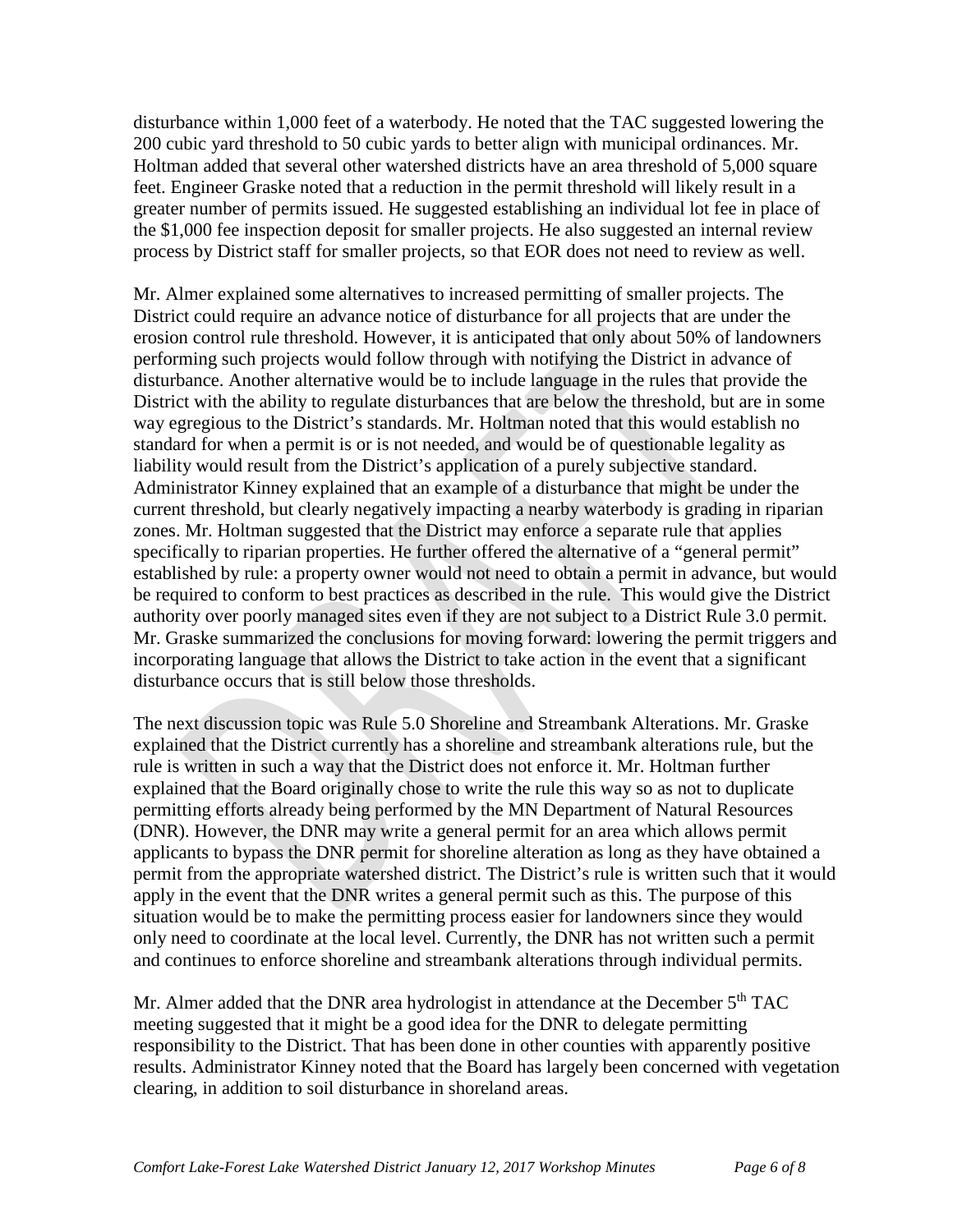There was discussion about municipal ordinance applicability and enforcement with regard to shoreland alterations. Mr. Holtman explained that if the District wishes to regulate vegetation alterations, it would need to revise its lake, stream and wetland buffers rule. He added that there is not a buffer standard under the municipalities' shoreland ordinances; there is more of a qualitative prohibition on substantial vegetation clearing. Manager Moe expressed that educating citizens and working with local municipalities is the most effective way of preventing harmful shoreland alteration activities.

Mr. Graske explained that city ordinances do not prevent landowners from making unnatural shoreline alterations such as installation of rip rap. If the District has a goal of keeping natural and native shorelines along lakes, that goal will not be furthered solely through the implementation of city ordinances. Mr. Holtman added that the District's shoreline and streambank alteration rule currently includes language requiring phasing of bioengineering practices before rip rap may be installed. He suggested that the District approach the DNR about issuing a general permit, so that the District would apply its own rule instead. There was general agreement with this suggestion.

Mr. Graske explained that the District authorized Task 1 in EOR's work plan for the rule revisions, and this meeting will be the final activity outlined within that task. He asked if the Board would like EOR to proceed with the remainder of the work plan which includes drafting revised rules. It was clarified that the Board approved Task 1 at the July 28, 2016 regular board meeting. There was discussion about the inception of the rule revisions, MIDS, collaboration with local municipalities, and the District's enforcement authority. It was confirmed that the District has sufficient funds budgeted for 2017 for Task 2 of EOR's rule revisions work plan. EOR will coordinate with Administrator Kinney, who will task legal counsel at the appropriate time.

Manager Moe moved to approve Task 2 of the rule revisions work plan by EOR. Seconded by Manager Schmaltz. Upon a vote, the motion carried 3-0.

(Mr. Holtman's telephone participation was terminated at this time.)

## **4. Watershed Management Plan Amendment Update**

Administrator Kinney explained that the District held a TAC meeting on January  $10<sup>th</sup>$  to discuss the plan amendment. It was attended by largely the same audience as the rule revisions TAC meeting. At the meeting, staff presented a summary of the proposed plan amendment and a timeline for the process. He noted that staff will largely be tasked with editing the plan, and request technical input from EOR as needed. The 2017 budget contains \$10,000 for engineering and legal expenses associated with the plan amendment. He went on to explain that the District solicited, received and has drafted responses to comments from several local organizations. An open house will be scheduled sometime in February to encourage members of the public to learn more about the District and comment on the plan amendment. Additionally, a short ceremony recognizing all of the District volunteers will be